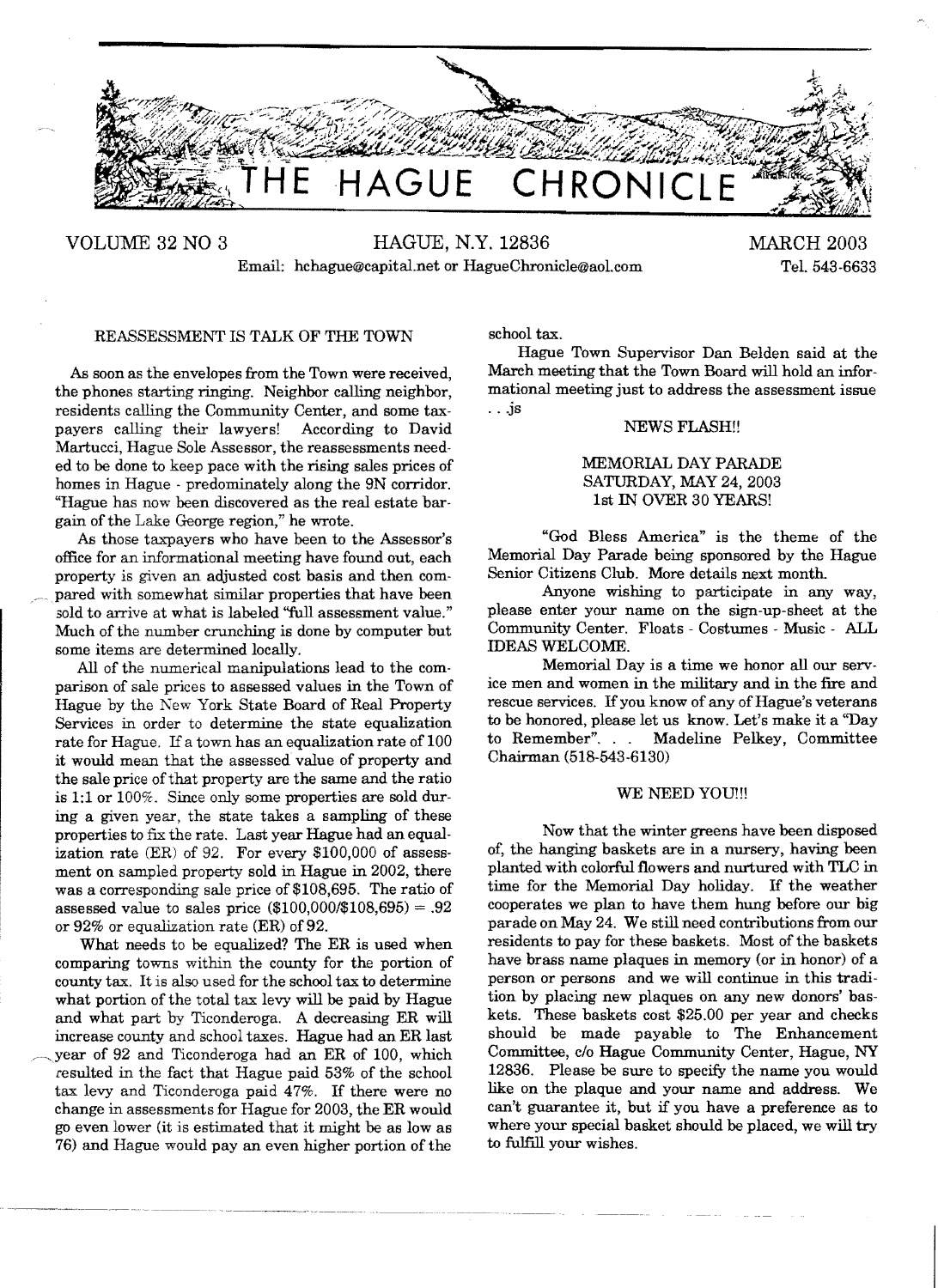#### HAS ANYONE SEEN A GHOST?

The author of true ghost stories is seeking information about the ghosts and/or haunting activity at Paine Hall, Silver Bay Association, for possible publication in *Adirondack Ghosts, Volume II.* Any information is appreciated. Please contact Lynda Lee Macken at llmacken@hotmail.com or (609)971-9334\_ Thank you.

#### TICONDEROGA FESTIVAL GUILD

The Ticonderoga Festival Guild begins its 24th year with its annual membership drive this month. A mailing has been sent which includes all the dates and events for 2003.

Special events include a concert by the Syracuse Symphony on May 17, a Fashion Show and Lunch on June 7, the Gospel Sing under the tent (date to be announced), Community Band Concert and Picnic, Open Mike Night under the Tent on August 12 and a House Tour on September 7.

The Opening Night Celebration of the Tuesday evening summer concerts will feature the band, Flashback, the traditional finger-food buffet, and dancing for those who wish to make the most of the music. Following the opening night on July 1, will be James Gordon, a folk singer from Ontario; the Stylings of Rosemary Clooney and Peggy Lee; Upstate New York, a country trio; Martha Gallagher, the Adirondack Harper; and for the final evening, North Country Preservation Jazz Band. There is a charge for these concerts\_

Arts Trek is presented free to the children of the area on Wednesday mornings. It is this series that contributions most support and the programs are always well attended, with usually three to four hundred children and adults under and around the tent. This year's schedule features "It's Magic!" with Bob Shelley, Folk Music with James Gordon, Story Time with "Hans Christian Anderson" appearing on stage, Computers and Music with Sonic Boom, the "Adirondack Kids" presentation by two teachers; and "Songs of the World We Live In" by the Swing Peepers.

Anyone wishing a list of programs and/or membership information may call 585-6716 or email tfguild@capital.net

## SENIOR CITIZENS CLUB by Christine Ianson

Thanks to Doug Zeyak and Nelson Waters for the music that added much enjoyment to our Pot Luck Lunch in February. Thanks also to Gerry Boyd for checking out and fixing the problem with our VCR.

Reminders for the March 25 meeting: We will have more to tell you about the Memorial Day Parade. Things are swinging! After the meeting, we'll have some laughs. So please bring that photo of your younger self - we want to guess who's behind that cute little baby face. Also bring a wrapped white elephant. It can be anything you already own that you don't want any more. Just don't put your name on it. Mine's gonna be something ugly. Or silly. Or maybe not. But the most important thing to remember is to bring yourself! We want you! Please come.

# A BIT OF HAGUE HISTORY by Ethel Andrus, Hague Historian

He built a sumptuous summer home on one of the Waltonian Islands (sometimes known as the Island Harbor Islands), but the State of New York didn't like his taking over one of its islands and made him move it. This was accomplished on the ice in mid-win· ter and was turned into the Island Harbor HoteL I have been told that it was moved in two sections across the ice, and then re-assembled on the point, where it still stands.

He also owned an extensive farm just north of the present Silver Bay Post Office. He was known as Colonel Mann. He really was a colonel, having served valiantly in the Federal cause during the Civil War.

One might wonder how he came by the money to so indulge himself... he was a blackmailer .... he printed in New York City a paper entitled TOWN TOPICS. The folks of high society were anxious to keep the dirty linen from being laundered in print and willingly anteed up whatever the Colonel was asking, to withhold his "information."

Andy Logan wrote a biography of the old leech. It is entitled THE MAN WHO ROBBED THE ROB· BER BARONS. There is a copy of this book in the West Historical Museum in the Community Center and I would gladly lend it to anyone who would be interested. Itis regrettable that there is nothing about Hague in it. As town historian I would welcome any information, real, or twice-told tales about this colorful personality or any other interesting Hague personalities or events.

#### HAGUE VOLUNTEER FIRE DEPARTMENT

Your fire department answered one call, expending 6 man hours. There was also a controlled burn using 52 man hours.

The ambulances made 5 runs (two were transports), A-740 used 278 miles. A-741, the new ambulance, has had drivers training on it.



 $\sim$   $\sim$ 

 $\sim$ 

The Hague Volunteer Fire Dept. would like to thank everyone who helped in supporting our winter weekend breakfast, which was very successful.

SPRING ARRIVES MARCH 21ST!

3/03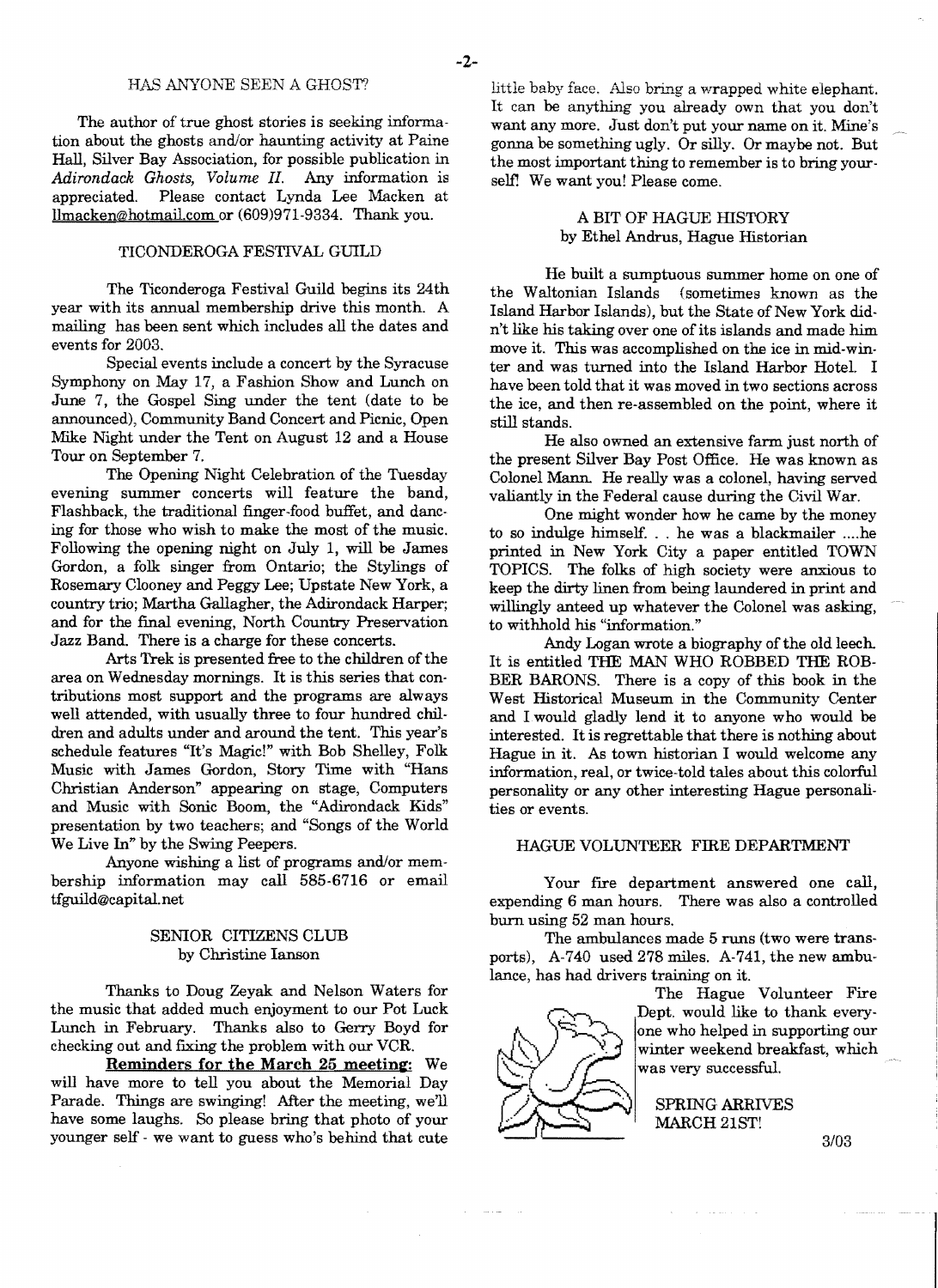#### HAGUE PLANNING BOARD - 3/6/03

The Planning Board met with members Rolly Allen, Vancy Harrigan, Dick Gladu and chairman Dave Jwanson in attendance. John Brown and Peter Foster were out of town. Tim Costello took the minutes in the absence of a clerk.

A site review was held on the Laundree property (25.02-1-29) and the application was approved 4-0.

The site review was held on the Whisher property but the project is a Class A regional project and the applicant must apply to the APA for approval.

The Reingold site visit has been delayed so the Reingolds can be present.

An application for a permit for an addition had previously been submitted by Andrea (26.14-1-5) and been denied by ZEO Costello as a non-conforming lot. However, Mr. Costello was made aware of the large common area in Friends Point and reversed his decision. The application has therefore been reinstated and a site plan review will be held.

Frank Carney appeared on behalf of his daughter for a permit to build an additional house on the lot (93.16 3-20). Maps and deeds are to be submitted in order to help determine if it is possible to build on that site.

Nelson Waters wants to relocate a mobile home across the street from his residence to a 1.19 acre part of his existing lot (25.14-1-18). A site review will be held.

Frank Fowler, Jr. has asked to place a modular home<br>a 95 acre parcel  $(12-1-14)$ . It is located in In a 95 acre parcel  $(12-1-14)$ .  $resource/conservation$  zoning and requires a Type  $\Pi$  site plan review which will be done.

The Board then discussed proposed amendments to the Zoning Ordinance. Those suggested by the APA will be sent to the Town Board for approval. These proposals deal with definitions of shoreline setbacks and square footage.

There was additional discussion concerning the method of measuring the height of a building and it was felt necessary to wait for the full board to approve these suggestions.

The Board approved a motion to have Chairman Dave Swanson draft a resolution honoring the retirement of Jim Hotaling from the APA Jim served many years and was helpful to the local boards in dealing with the APA's intricacies... js

#### TOWN BOARD MEETING - 3/11/03

The meeting began at 6:30 PM with all members present. After the Pledge of Allegiance, a moment of silence was held for Sue Beattie (Mrs. Alan ).

Mike Swan, the Warren County Director of Real Property Services, handed out a letter from Hague \.ssessor David Martucci. Mr. Martucci will be out of his office for approximately one month for medical reasons and Mr. Swan is handling the appointments with taxpayers. Out of town taxpayers can call the office

(518-543-6517) for a phone appointment. In the letter Mr. Martucci outlined the reasons for the townwide revaluation. 2002 sale prices of property in Hague have exceeded the assessed values and to maintain the state equalization rate it has been necessary to revalue all properties to reach the state required 100% valuation. Mr. Swan noted that sale prices in 2003 are already ahead of the new assessments.

I

A question was asked as to why some commercial properties weren't being assessed at the higher rates of residential property since those properties could be sold and turned into residences. Mr. Swan responded that case law states that commercial properties must be assessed according to their actual use on March 1 rather than the "highest and best use". Commercial properties have a limit on their resale value, and therefore assessed value, depending on the income they can produce.

Mr. Swan explained that much of the figures for the assessments are generated by the computer programs. However, he did acknowledge that some factors are determined locally - neighborhood delineations, per front foot values on the lake, and properties used for comparables for example.

Mr. Swan discussed the process by which the state sets up market areas to see how assessments relate to sales and thereby set the equalization rate. He presented charts and examples on the equalization rate. He suggested that if Hague didn't reassess properties that the State would set the equalization rate at about 76% which would mean that Hague would pay a much greater portion of the tax levy for school taxes. He noted that the process by which the state seeks local input "mayor may not be effective." A rate complaint can be filed by a municipality.

Supervisor Belden thanked Mr. Swan for his report. He noted that the Town Board can make recommendations to the Assessor but can not change assessments. The Town Board will set up a public hearing to discuss just the assessment issue.

During public comments, Nelson Waters asked the Board members if they felt that there is a conflict of interest if one spouse is on the Zoning Board of Appeals and another on the Planning Board. Councilman Meola did not, since taking that approach deprives independent, separate people of rights to serve on a board. Councilman Steitz did feel it was a conflict, Councilman Hourigan felt it should be spread out, Councilman Megow felt uncomfortable with it and Supervisor Belden thought while it probably is a conflict that there are conflicts in a small town so they should look at individuals first.

Also in public comments, Barbara Andrea asked for a correction of the minutes from last month with regard to statements made by Councilman Hourigan, who apologized for having incorrect information.

Cont. on page 4 Town Board.

3/03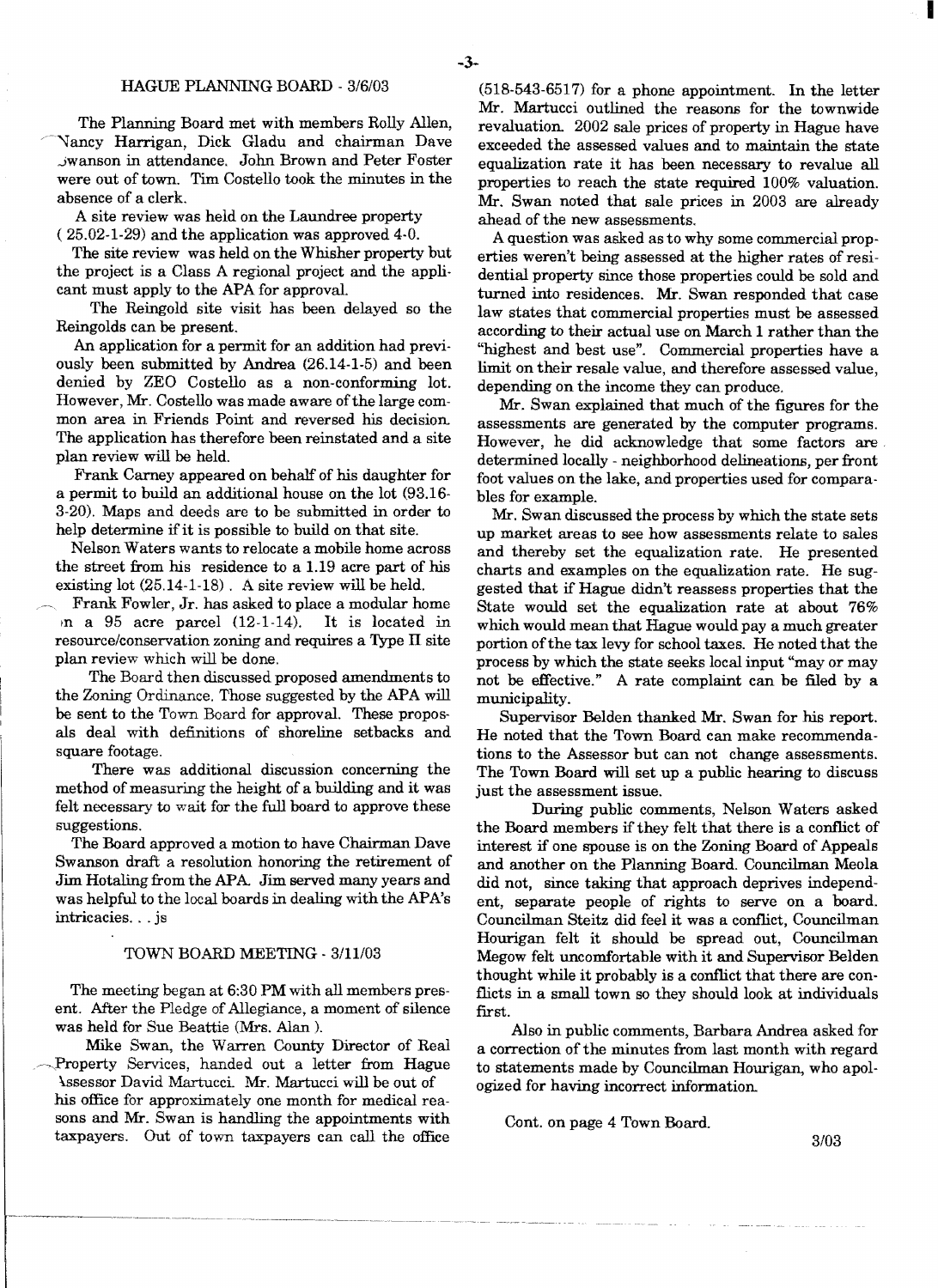Cont. from page 3 - Town Board

A motion was approved to pay the General Highway Claims. \$4800 had to be used out of the contingency to pay a surveyor for services relating to a lawsuit. COMMITTEE REPORTS

Assessor/Justice - Supervisor Belden noted that as of March 1st it is required that the Town Justice must turn in fine money to the town.

Buildings & Grounds/CC - Damage has been done to the Town Beach by the ice. The Town will need a DEC permit to work on repairs there. Supervisor Belden

mentioned to the audience, "If you touch the shoreline you will need a DEC permit. If your dock is damaged you will need a LGPC permit also." These permit applications can be picked up at the Community Center by anyone who has had damage to either docks or shoreline.

Insurance . Councilman Meola reported that they have received the required notice from the insurance company that the insurance premiums due on May 1st will go up at least 10%.

Museum & Historian - Councilman Meola read the report from Museum Director Ethel Andrus who has been researching information on the first Memorial Day celebrated in Hague in conjunction with the plans of the Senior Citizens to sponsor a parade this year. It was also noted that a suggestion has been made from the curator of the Adirondack Museum that original photos be scanned and then framed and the originals preserved in an archival manner.

Personnel - There has been a good response for positions on the Zoning and Planning Boards. The Personnel Committee has interviewed all but 2 of the candidates. They will continue the interviews and should have recommendations soon. They also had a good response to candidates for the Sewer Plant Trainee position.

Planning/Zoning/Stormwater - Site plan visits have been made to the Laundree and Carney sites; the site plan review for Reingold is on hold until the owners can be present and the site plan review for Whisher is on hold until the application has gone through the APA Supervisor Belden said another meeting was held on the stormwater issue which included Waterkeeper Chris Navitsky and they have DEC permits for the retaining wall for the brook. There is a committment from the LGA relative to funding.

Recreation/Promotion - Councilman Meola reported that money is slowly coming in for summer baskets. He also was pleased that the Senior Citizen Club's new leadership has taken an active role in promoting the town. They have formed a committee, chaired by Madeline Pelkey and including Emily Cobb, Ethel Andrus, Dottie Henry and President Chris Ianson, which has planned a Memorial Day Parade for the afternoon of Saturday, May 24th. Chris stated that they will have floats, the Fire Department will have a chicken barbecue, there

will be hot dogs and hamburgers after the parade and local clergy will hold a Memorial Service. All local organizations will be asked to participate and anyone is welcome to suggest their ideas to the committee. Supervisor Belden has already applied for the necessary DOT permit so that a banner may be hung up in the town and has checked on insurance coverage. Flyers will be posted with further information.

Sewer District 1 . The sewer bills will be going out this week and are due in April and will be payable twice per year. Contractors must obtain permits for installation of the residential pumps although the fee has been waived for 2003. Zoning Enforcement Officer Tim Costello will do all the paper work for the permits. George Farinick is on the Town payroll and will do all the necessary inspections. Supervisor Belden said the plant could be running by mid·April. The Federal government, through the grant, is buying \$100,000 worth of equipment including a 3/4 ton heavy duty truck for town. All bills go through Warren County which administers the grant. The Supervisor clarified that the \$25,000 transferred into the sewer account will be reimbursed to the general fund.

Transfer and Recycling· Last month's income was \$1309.50 and \$238 was received from scrap metal disposal.

Youth- The 2-day Storytelling Workshop - open to adults as well as children· will be held July 14 and15 from 7 - 9:30 PM at the Community Center. Registration is required and it is hoped that many people will join it. Call 543-6161 to register. The dates for Music in the Park are being set and any ideas for community youth should be directed to Councilman Meola.

## UNFIN1SHED BUSINESS

The Board received the Casella proposal to take over the land fill. The Town needs to cut costs but as resident Dick Gladu noted, "I would hate to give up control on a key piece of infrastructure." The Board voted to keep the current system but raise the cost of the bags from \$1 to \$2 and from \$2 to \$3 effective May 1st.

The Supervisor reported on a special Town Board Meeting held on February 25th. The Board met with the DEC meeting and the property owners with regard to the oil contamination on land on the east side of Route 9N just north of the Hague Brook. The problem occurred years ago and the Board is now trying to find a way to resolve the problem. The DEC will continue to monitor the situation as to the responsibilities of the property owners and the construction company doing work on the sewer project. The DEC representative told the Board that the progress achieved will be measurable within 6 months.

In additional matters before the Board at the special meeting, they authorized the Town Board, Town Clerk and Zoning Enforcement Officer to attend the March 20 & 21 conference on Local Government in Lake Placid. They also approved a salary for the Attorney for the Town and made some changes to the sewer EDU list. Cont. on p 4 Town Board 3/03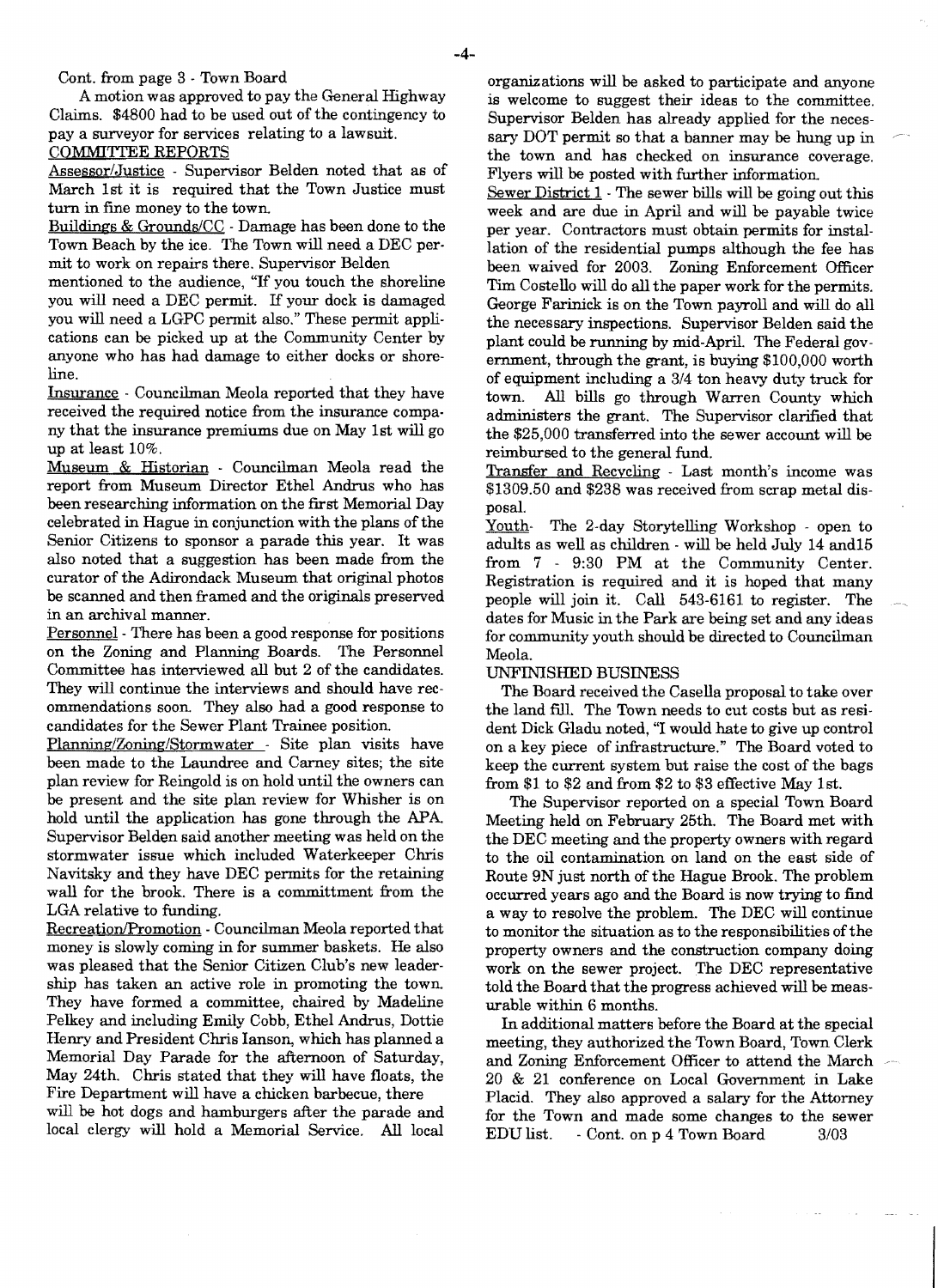Cont. from p. 4 Town Board

Communications & Petitions:

Requests were approved for Senior Citizens to sane ~ion Memorial Day parade.

Use of Community Center July 18-20 for Antique Show.

Justice Heather Knott to attend Judge School on April 5.

NEW BUSINESS . The Board approved:

To meet with Liza Nagel, planner, about the downtown area.

To advertise sale of an old safe and a computer.

Resolution #48 in connection with "the Bridge Replacement of Route 8 over Sucker Creek" which will provide for improved sidewalks along Route 8 from the West bend to the end. (The State may call it "Sucker Creek" but we know it best as "Hague Brook"!)

Resolution #47 in support of the Town of Schroon management plans for Dix and Giant Mountains and of Senator Little's Property Tax Reform Package.

Resolution #46 supporting a request to the NYS DEC to allow the continuation of residents feeding the deer population during the winter.

Request from Linda Benway to attend Animal Control Academy (approved 4-1).

A public hearing scheduled for 5:30PM on Tuesday, April 8th concerning a revised definition of "Shoreline Building Setback" and on the local junk laws.

The appointment of Tim Costello to the Soil & Water Conservation Board.

Authorization for Debbie Manning to collect taxes on sewer.

Councilman Meola asked if the Ticonderoga Superintendent of Schools has ever answered the Supervisor's letter with questions about the parking lot. He has not and Supervisor Belden will pursue the matter.

Bob Patchett requested that the Town Board ask the APA about what has happened with the Comprehensive Plan submitted to them. Planning Board Chairman Swanson stated that he hoped the Town Board will consider the comments from the Planning Board before final approval.

Supervisor's Report:

Supervisor Belden reported that \$21 million needs to be raised by the county. The county taxes are related to our equalization rate and Hague's share of the County budget went up  $47\%$ . ... js

# SPECIAL TOWN BOARD MEETING - 3/13/03

The Town Board met at 2pm on Thursday, March 13 for a special meeting. All members were present except Councilman Hourigan who was working. Lisa Nagle, Principal with Elan Planning and Design, Inc., Saratoga Springs, heard the Board's requirements for a master plan for the downtown area. She will present a plan for the Board's consideration as soon as possible. Ms Nagle

will consult with the DOT and DEC and work with Hague's Enhancement Committee.

The Personnel Committee reported that they had interviewed two applicants for the opening on the Zoning Board of Appeals and unanimously recommended Bill Pittman to fill the unexpired term to December 2004. They were able to interview 3 candidates for the Planning Board and unanimously recommended Cathy Clark to fill that unexpired term to December 2004. Both candidates were approved 4-0.

# INTER-LAKES HEALTH - APRIL CLINICS

- 411 Dr. Bradbury Fuller General Surgery
- 413 Dr. Surendra K Nevatia Pulmonary/Sleep Apnea
- 4/7 Dr. Rup Tandan Neurology
- 417 Dr. Roger Biss Oncology
- 4/7 Dr. Paul Danielson Oral Surgery
- 419 Dr. Jamie Allpert Dermatology
- 4/11 Dr. David Thompson General Surgery
- 4.15 Dr. Arthur Levy Cardiology
- 4/18 Dr. Bradbury Fuller General Surgery
- *4121* Dr. Roger Biss Oncology
- 4/22 Dr. Harold Kirkpatrick Plastic Surgery, Hand Surgery, ENT
- 4/25 Dr. Bruce Herold Podiatry

*4125* Dr. David Thompson - General Surgery

Tuesdays - Dr. Douglas Kirkpatrick - Orthopedic

Wednesdays - Dr. Raymond Maddocks at Stafford Center for Urology. For appts. call 585-6708

Wednesdays - Blood Pressure - 1·2PM

Fridays - Lisa Riley, P.A - Orthopedic

By appointment - Dr. Paul Boerman - Oral Surgery

By appointment· Dr. Michael Ricci - Vascular Surgery

By appointment - Dr. Ronald Malseptic . Nephrology

By appointment - Bone Density & Mammograms

For information call 585-2831, x137

To make appointments for van transportation to doctors' appointments, call 1·877·586·7250 as early as possible.

### PUBLIC HEARINGS - APRIL 6TH -5:30 - 6:30PM

The Hague Town Board is holding public hearings on proprosed amendments to the zoning ordinance and on the proposed junk yard law. All interested citizens are encouraged to attend.

The regular Board meeting will follow at 6:30PM.

#### WEATHER NEWS

Our weather reporter went south like so many others but those of us still here are happy to report that snow and ice are melting and we should be in full mud season soon. 3/03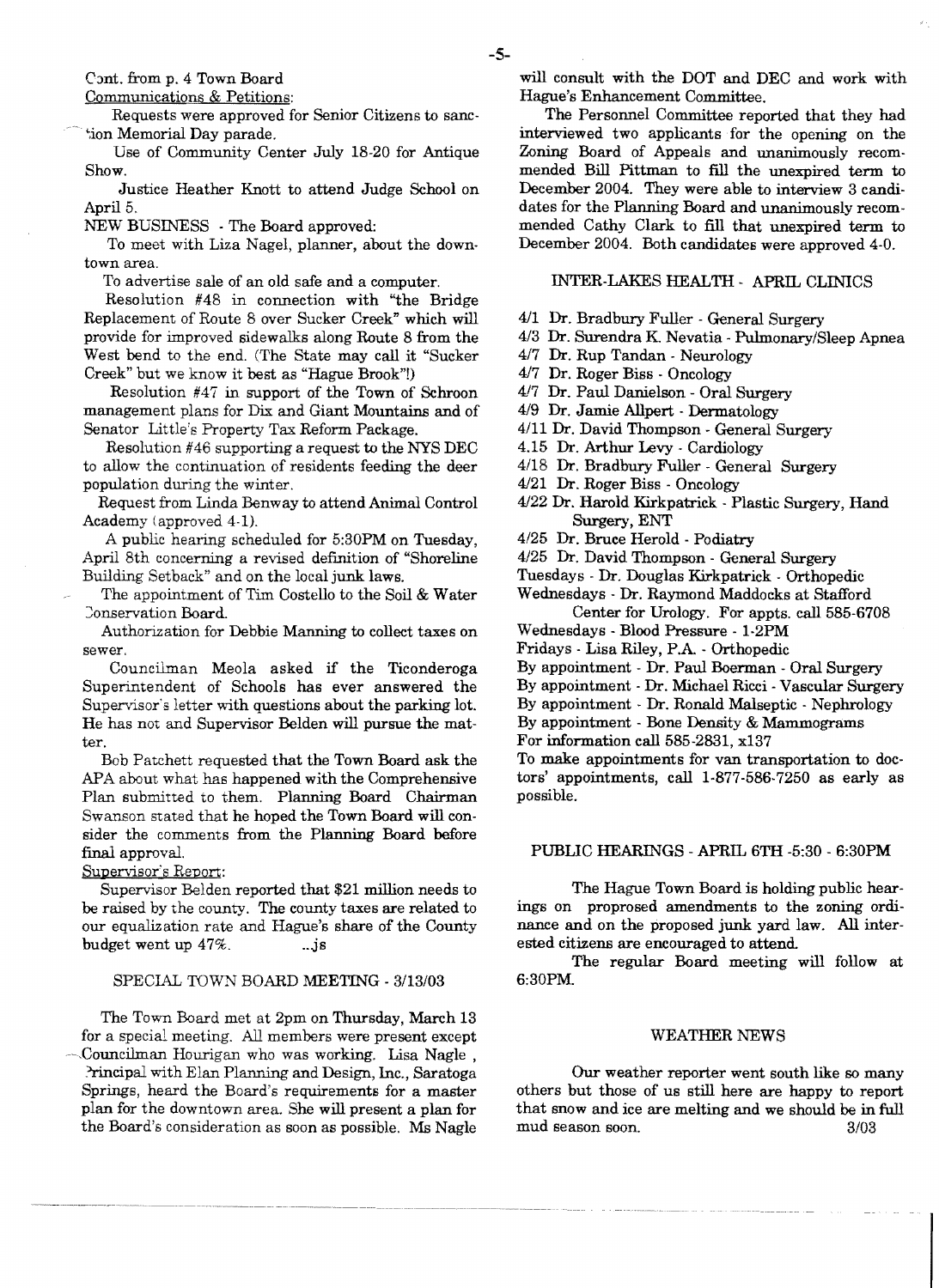## A SPECIAL THANKS TO THOSE WHO VOLUNTARILY SERVE ON THE FOLLOWING HAGUE BOARDS.

PLANNING BOARD: David Swanson, Chair, Rolly Allen, John Brown Jr., Peter Foster, Dick Gladu, Nancy Harrigan, Cathy Clark

ZONING BOARD OF APPEALS: Robert Goetsch, Chair., Jennifer Behr, Bruce Clark, Mary Lou Doulin,

Tina King, Nelson Waters, Bill Pittman TOWN PARK COMMITTEE: Brown, Dottie Henry

FOOD PANTRY - Georgina Lindquist, assisted by Janet Hoffay

TOWN NATURALIST - David DeFranco

TOWN ENHANCEMENT COMMITTEE: Dan Belden, Kay Barton, John Brown, Jr., Diane Farinick, Art Hatfield, Dottie Henry, Diane Martino, Rudy Meola, Jim O'Toole.

BICENTENNIAL COMMITTEE: Ethel Andrus, Dan Belden, John Brown, Jr., Bertha Dunsmore, Diane Farinick, Art Hatfield, Judy Stock

The following are elected by voters of the town. They are paid for their services.<br>Town Board: Dan Belden. Dan Belden, Supervisor, Richard Hourigan, Lu Megow, Rudy Meola, Art Steitz. Town Justice - Heather Knott Town Highway Supervisor - Bill Bothe, Town Clerk - Debbie Manning

The following members of the Board of Assessment Review are appointed by the Town Board and receive a stipend for their services: Barbara Belden, Ron Graser, Mary Jo Keeler, Frank Koenig, Georgina Lindquist

The following are employees hired by the town: Diane Trudeau, Secretary; Bertha Dunsmore, Clerk; Dave Martucci, Sole Assessor; Ann Johns, Clerk for Assessor's office; Carlie Patch, clerk for the Justice; Mike Manning, Custodian; Wastewater Plant Operator; Linda Benway, Animal Control officer; Tim Costello, Zoning Enforcement Officer; Joanne Trudeau, Transfer Station; Rick Myers, Transfer Station.

The following are employees of the Highway Department: Chester Frasier, Jerry Frasier, Lee Frasier, Don Smith, Dan Steitz

## NATIJRE NEWS by Nancy Wotton Scarzello

The stately White Pine is the largest conifer in the eastern forest reaching up to 160' in height and up to 5' in diameter. This majestic pine is also very long lived and can survive for up to 400 years! It is very rare to find one of that age since by the mid 1800s most trees of that size had been harvested - the tallest and straightest are taken for ship masts. In 1811 alone, 23,000 masts were loaded onto schooners bound for England from Quebec, then the largest timber port in the world. We have some enormous specimens locally and can only imagine their true potential for growth. Their soft needles are bluish-green bushy bundles of 5, the cones up to 7" long take two years to mature and provide a good seed crop every 3-5 years. Over 20 songbirds eat white pine seeds with the most dependent being the red crossbill whose diet is two-thirds pine seeds. White pine also provides a home for many birds and mammals. Eagles and ospreys will construct their nests in these tall trees overlooking water, inland we find that large old hollow trees provide dens for black bears, raccoons and large birds like the pileated woodpecker and barred ow1. Native people used it extensively as a medicine by boiling the inner bark and needles as an expectorant for coughs and related lung problems. I've used it this way and love to collect the fresh green needles in the winter and boil them up for an aromatic tea and extremely effective expectorant for those stubborn winter colds. The resin can be added to salves or ointments to keep wounds from becoming infected just as the sap protects a wounded tree from infection with its antibacterial/anti-fungal properties.

Tamarack or Larch is the only conifer to annually shed its needles. The soft pale green needles form clusters of 15-30 that turn a buttery yellow in the fall before they are shed. The Red Pine has 6" long straight, dark green needles in bundles of two, the cones are 1-2.5 inches long and lack a spine on each scale. Seeds provide over half the diet for several songbirds such as pine siskins, crossbills and chipping sparrows. Tall, straight trunks up to 100 feet tall make them perfect for cabin logs, and telephone poles. Balsam Fir has shiny dark green needles that are fragrant when crushed. The cones are 2-3" long and point upwards on the upper branches distinguishing it from other conifers whose cones hang down. Balsam fir is "the" Christmas tree, its fragrance unforgettable, its shape symmetrical and the stiff branches able to hold all those lights and ornaments. One of the most graceful trees we have is the Eastern Hemlock. Its needles are small  $(1/3 - 2/3)$ , dark green, glossy and flat. The cones are small as well, approximately *2/3"* long hanging on the branch tips. Those are the only small things about this tree though. It grows to 80' tall, 36" in diameter and can live 400-600 years!

To learn more about our local trees, there is a nice article on conifers in the February issue of the NY State Conservationist magazine and a wonderful book by Glen Blouin, "An Eclectic Guide to Trees East of



reached by e-mail

Ed: Nancy can be

the Rockies".

3/03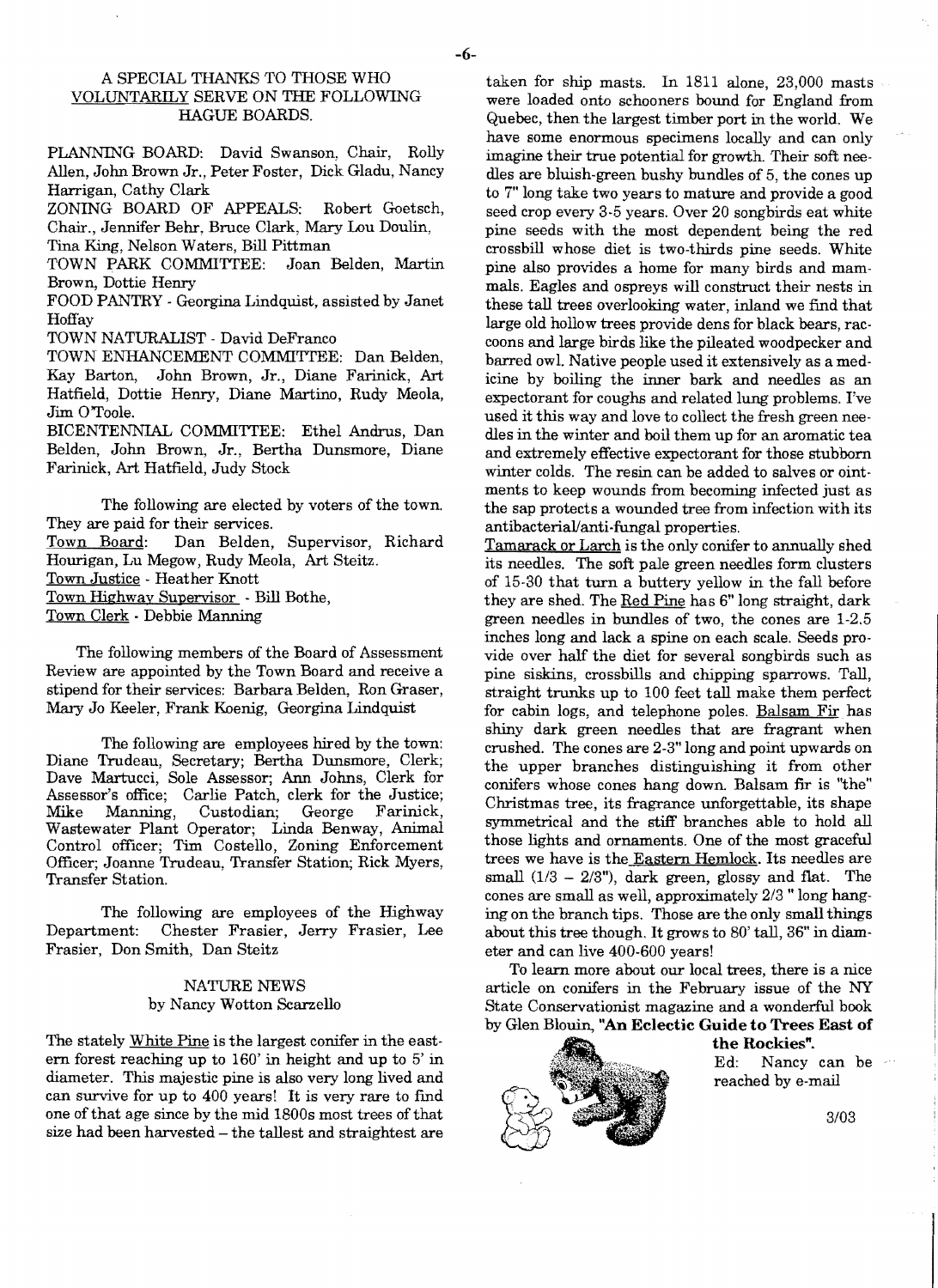#### SOUNDINGS

DIED: Sue Beattie, 69, 15 Bass Bay Road and Key  $\tau_{\text{argo}}$ , FL, on February 15, 2003. She is survived by her llusband Alan G. Beattie, two sons, Brad and Eric (Beth) and one grandson. Her son Craig preceded her in death. Mrs. Beattie has been a long-time summer resident of Silver Bay. She was a senior vice-president of TIB Bank from which position she retired in 1998. She and her husband were active in the Boy Scouts of America.

PROMOTED: Daniel Belden, of the Fayetteville, NC Police Department, son of Supervisor Dan and Janice Belden of Hague, has been promoted from Officer to Specialist and in addition to his regular duties he is in charge of training for new recruits.

#### BESTE SCHOLARSHIP FUND

'The Beste Steering Committee would like to thank the following people who so generously sent donations to the Beste Scholarship Fund in response to our Hague Chronicle fundraising appeal, or who may have helped in another special way over Scholarship Weekend. We sincerely appreciate your support!

Mrs. Jacqueline Ambra, John and Ann Barber, Dan and Janice Belden. John and Joanne Brown, Robert and Shirley Bryant, Ed and Mary Crabbs, Margaret Darrin, vir. & Mrs. Cliff Davis, David and Joanne DeFranco, Kemp Dwenger, Jerry Fisher, Frank and Ann Fowler, Tim and Shelly Gautreau, Henry and Ann Geils, John and Ginny Geils, Jules and Gale Halm, Stu and Mary Ann Harmon, Dottie Henry, Tom James, Mr. & Mrs. C. Robert Kostides, Phil and Norma Mann, Dan and Ann McGowen, Lu Megow, John and Jean Miller, The Munson Group, Chris and Anne Parlin, Mrs. R. Parmley, Mrs. Henry M. Rowan, Sal and Kathy Santaniello, Richard and Mary Sharp, Judith R. Stock, Lynn and Pat Stote, Howard and Donna Ticknor, Kathleen M. (Hudak) Torrey, Trout House Village, Ray and Sue Valade, Larry and Rosy Zinn.

A very special thanks to *The Hague Chronicle*  for letting us piggyback our flyer to the January issue. It isn't too late to give! Please send donations to: Beste Scholarship Fund, c/o Hague Community Center, Hague, NY 12836. Additional donors' names will appear in next month's *Chronicle.* 

#### HAGUE HISTORICAL SOCIETY

The first meeting this year of the Hague Historical Society will be a joint meeting with the Ticonderoga Historical Society held on Friday, April 25, at 7PM at he John Hancock Building in Ticonderoga. Refreshments, provided by the Hague Historical Society members, will follow the meeting.

The program, entitled New York Regiments in the

Civil War, will be presented by Brent Vosburg. Vosburg, a native of Ticonderoga, is currently working on a regimental history of the 5th New York Calvary and a biography of Union General Fitz John Porter.

The Hague Historical Society will also meet on Monday, May 19 with the topic "Hague Women Who Served in WWII" and in June on the 23rd. These meetings will be held at the Hague Community Center<br>at 7:30PM All are cordially invited to attend. All are cordially invited to attend.

#### WOMEN'S DISCUSSION GROUP

The ecumenical women's group, facilitated by Sister Fran Husselbeck and Leah Robinson continues to meet monthly at Brookside Community House on the Silver Bay Association Campus. They discuss the book Only A Sister Away, available for \$13.50 a copy, about women's issues in the Bible. Participants may bring a brown bag lunch and dessert and beverages are provided.

Interested women are invited to attend the next meeting which will be held on Thursday, April 3rd at 12 noon. Further information is available from Jane Crammond, 543-8054.

## "BETWEEN TWO LAKES" Kindergarten through Community Art Fair

In conjunction with National Youth Art Month, art teachers in the Ticonderoga School District are planning an art extravaganza March 28 and 29 to be held at the Elementary-Middle School. Events will include an opening show reception and awards ceremony on Friday evening, March 28, from 7·9PM with refreshments and a chance to meet the artists. On Saturday, March 29, the show will be open from lOAM - 4PM The day will include not only the display of artwork, but also demonstrations by the artists within the school and the community. Refreshments will be sold throughout the day with the help of PTO and High School Art Club. A small "art store" will make available the purchase of art made by high school and mid· dle school students, and a limited number of T-shirts with the "Between Two Lakes" logo, designed by middle school art teacher Maureen Streeter, will be for sale as well. All proceeds from the event will be placed in a K-12 art fund to be used as needed for art enrichment programs and to fund the annual art fair. Artists of the community are invited to participate in this celebration of the visual arts and should contact the art department in any of the schools for more information. The display and sale of professional artwork will complement the student work showing the progressive development of the visual arts as an integral part of our culture. The art teachers are excited about the event and see it as a culmination of art education in the Ticonderoga School District and community.